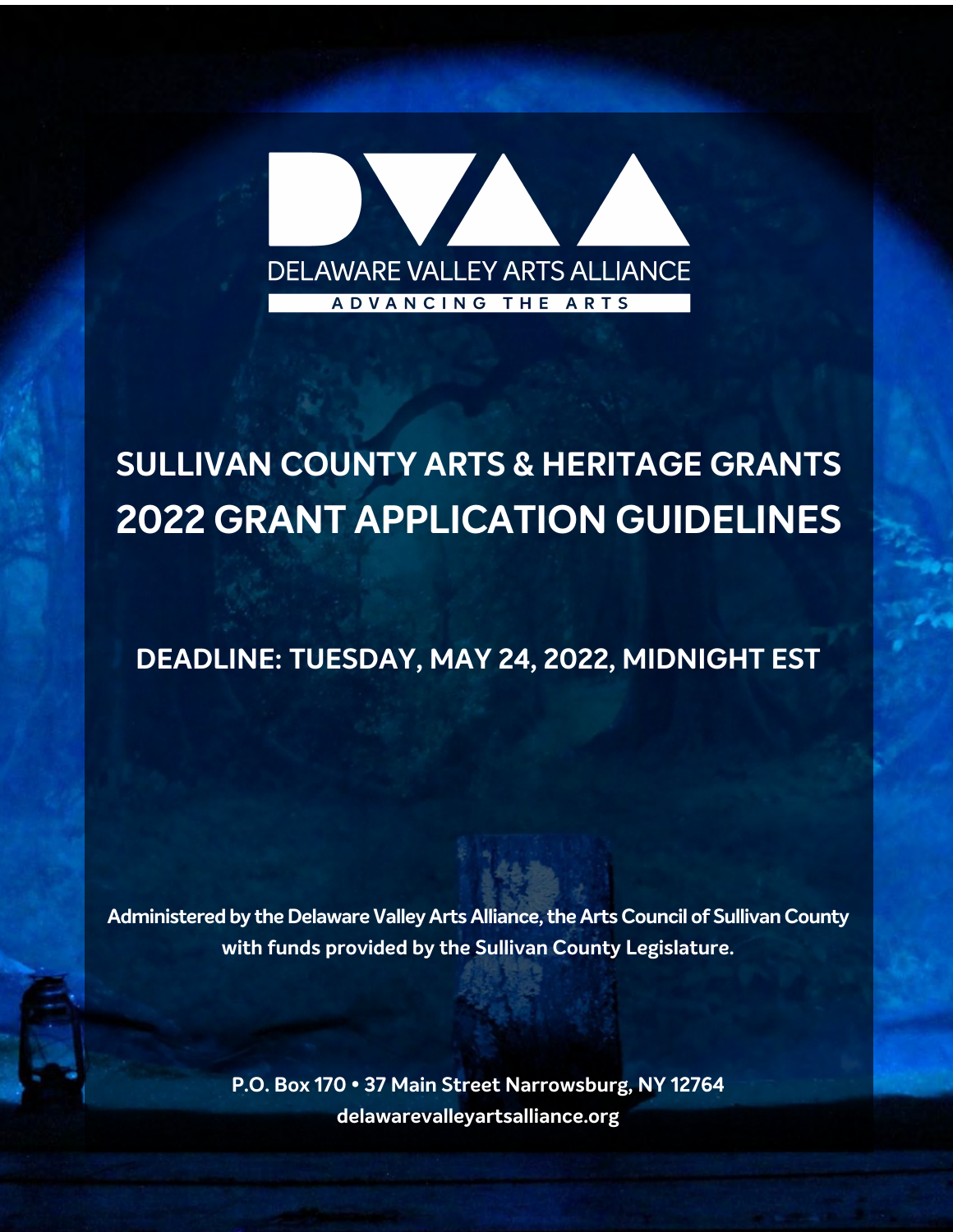### **Table of Contents**

| Introduction & Goals                 | 3  |
|--------------------------------------|----|
| Eligibility                          | 4  |
| <b>Funding Guidelines</b>            | 6  |
| <b>Program Priorities</b>            | 7  |
| <b>Submission Policies</b>           | 8  |
| Informational Workshops              | 9  |
| <b>Review Criteria &amp; Process</b> | 9  |
| <b>Grantee Responsibilities</b>      | 11 |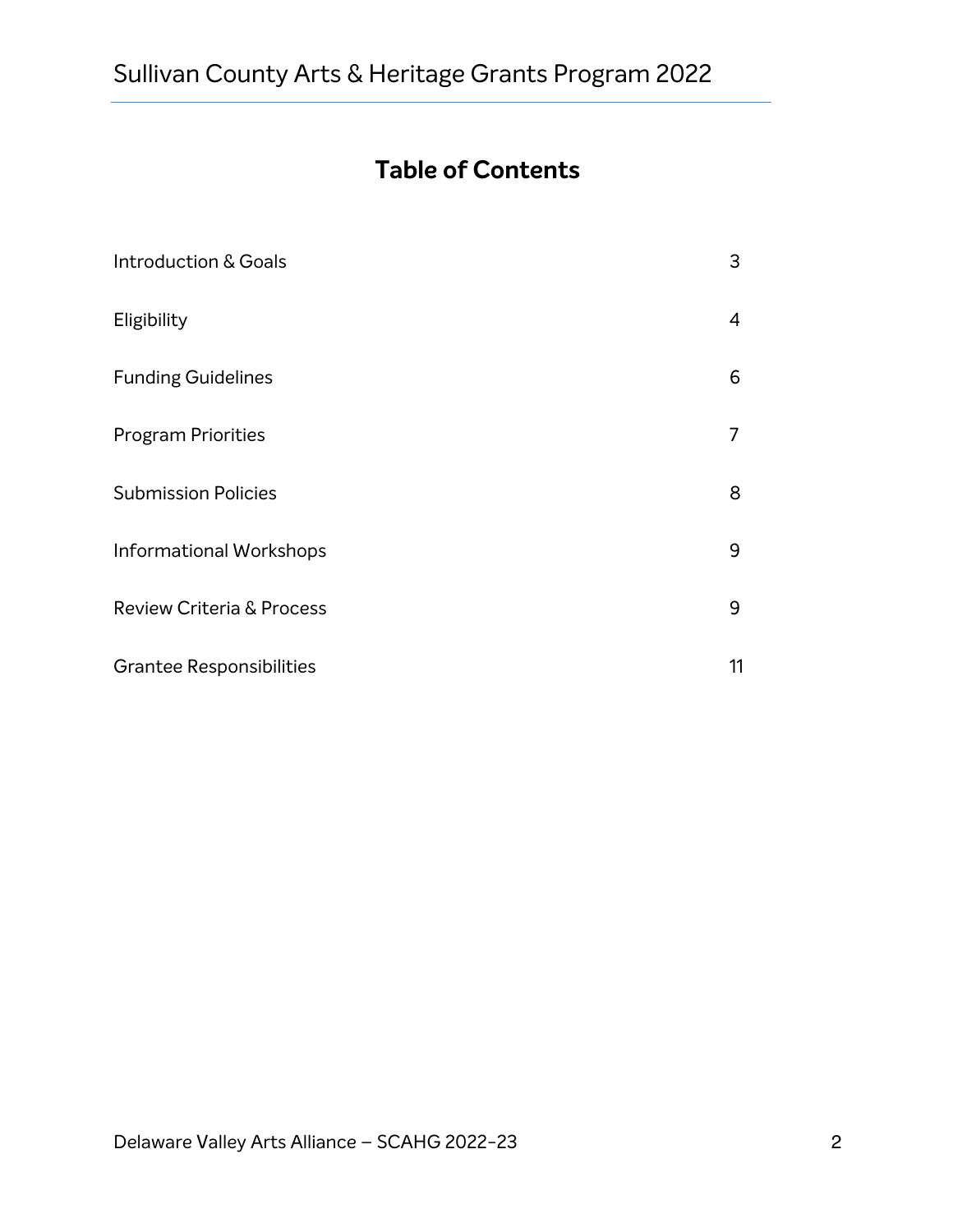### **Introduction**

The Sullivan County Legislature provides funding in the 2021 budget to assist nonprofit organizations to present or produce cultural programming in Sullivan County from July 2022 - June 2023. Administered by the Delaware Valley Arts Alliance, the Sullivan County Arts & Heritage Grants Program (SCAHG) is accepting applications to be reviewed by a panel of citizens.

Since 2000, Delaware Valley Arts Alliance (DVAA) has provided re-grant funds through SCAHG, for the purpose of ensuring the County's cultural life to be relevant, vibrant, and healthy. To date, over \$244,000 have funded cultural and heritage projects in the County.

DVAA's mission is to advance the arts in the region through the support and encouragement of artists, innovative programs, advocacy, and alliances with arts organizations, business, and government.

#### **Goals of the program**

The goals of the **Sullivan County Arts & Heritage Grant** program are to:

- ! support artists in the creation of new work, and enhance artistic visibility and impact;
- ! support non-profit cultural groups in providing year-round, quality programming in all areas of the county, including the recruitment of new artists and groups from underserved areas;
- ! promote communication and understanding between the different facets of the Sullivan County community through arts, cultural, and heritage activities, and educate community leaders on the grant process and resources available;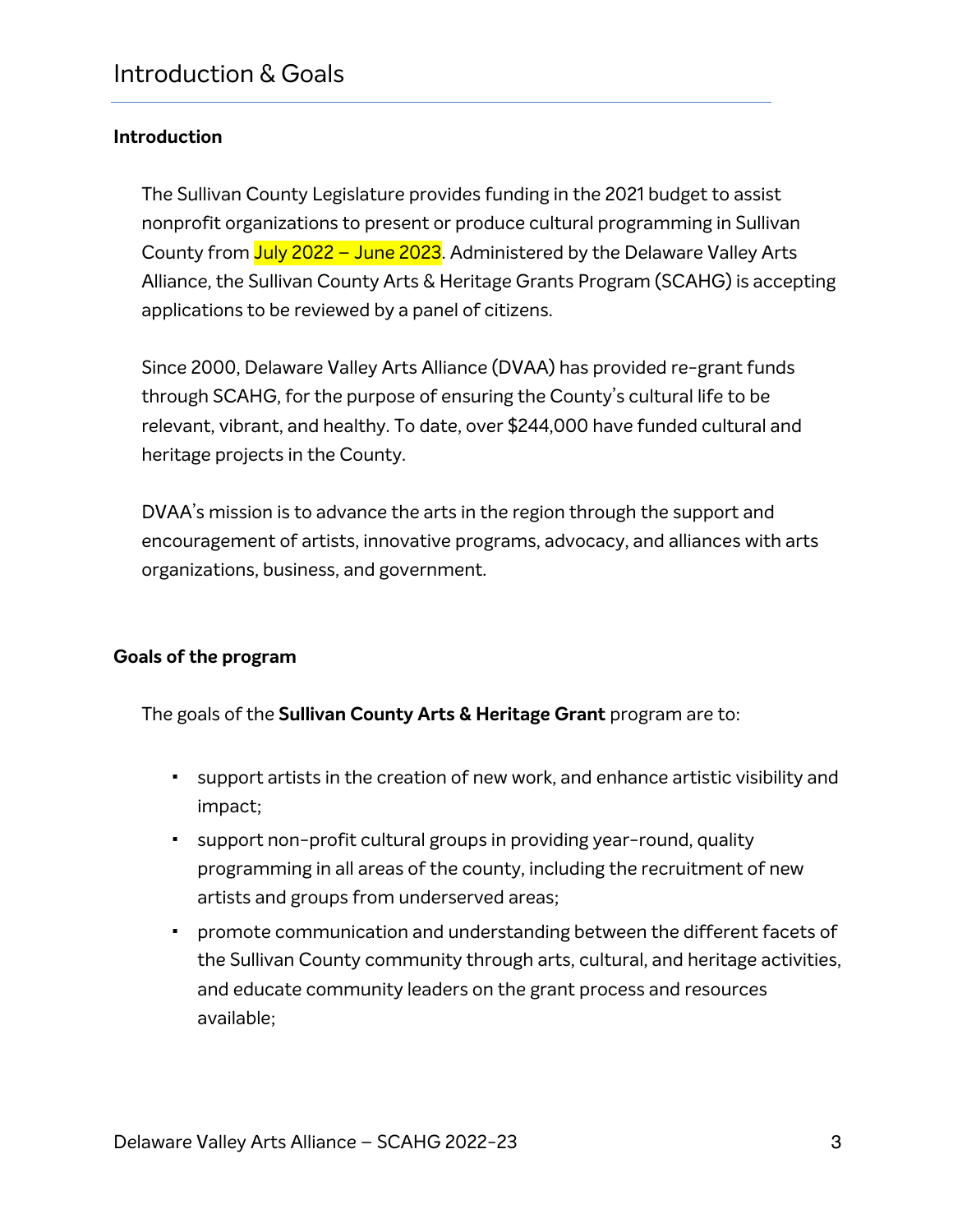! support the arts that encourage multi-disciplinary expression and collaboration with other community sectors, such as environmental and social service groups.

### **Eligibility**

### **Who** *IS* **eligible?**

Sullivan County **non-profit cultural and artistic groups**, such as choral groups, orchestras, theaters, historical societies, libraries, heritage groups, museums, literary groups, galleries, and municipalities, may be eligible for funding.

### **Individual artists or arts groups that are not incorporated non-profits** may apply:

- ! directly under this program by partnering with an eligible Sullivan County nonprofit organization as a Fiscal Sponsor (See "Fiscal Sponsorship" descriptions on page 5);
- ! with an eligible Sullivan County community-based Arts Partner organization. (See "Arts Partner" description on page 5);

### **Who is** *NOT* **eligible?**

Groups or organizations who cannot be funded include:

- State agencies
- Public schools
- Individuals, without fiscal sponsorship or fiscal partner
- Organizations already receiving line item funding from the county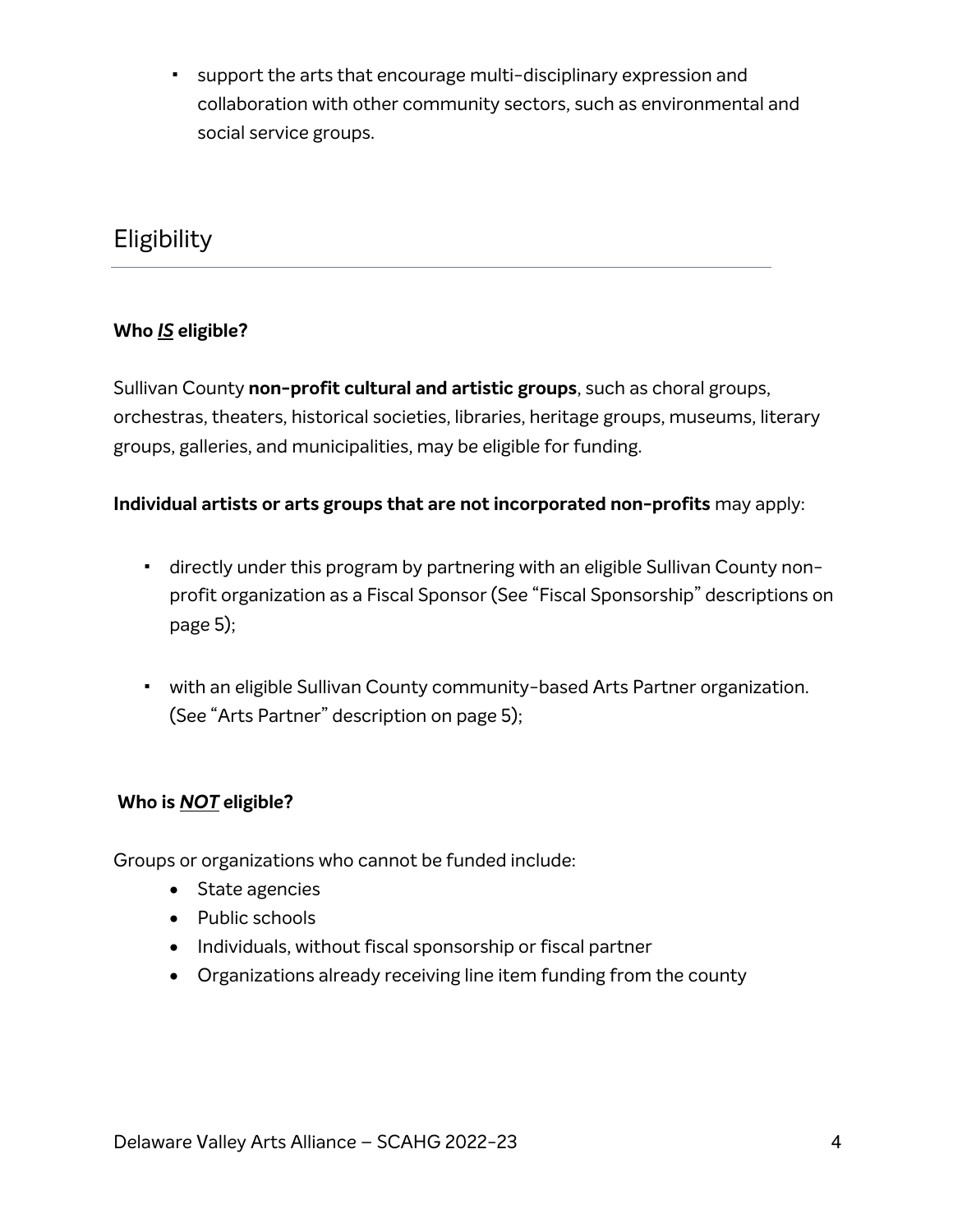#### *The applicant must*:

- ! intend to produce work or present cultural programming in Sullivan County between July 1, 2022 and June 30, 2023;
- ! be legally located in Sullivan County and all activities must take place within Sullivan County;
- ! have a board of directors or volunteers who perform board functions;
- ! have been in existence for at-least one year and show evidence of fiscal competence;
- ! supply evidence of nonprofit status with **ONE** of the following documents:
	- an IRS letter
	- ! a receipt from the New York Department of State's Office of Charities Registration
	- ! a charter issued by the Board of Regents of New York State
	- ! an authorization as an arm of local government
- ! conduct all activities in a way that does not discriminate on the basis of race, color, national origin, religious belief, gender, sexual identity, or disability.

#### **Fiscal Sponsorship**

A Fiscal Sponsor is a Sullivan County non-profit group that offers legal and taxexempt status to artists or unincorporated groups that wish to apply for Sullivan County Arts and Heritage Grant. The Fiscal Sponsor agrees to serve as a fiscal conduit, accepts responsibility for submitting a complete and signed grant application, and receives, records, and disburses the grant money to the artist or group. The year-end Final Report is the responsibility of the grantee.

#### **Arts Partner**

An Arts Partner is a Sullivan County non-profit group that agrees to provide support and assistance, monetary or in-kind, to the applicant group or artist. A

Delaware Valley Arts Alliance – SCAHG 2022-23 5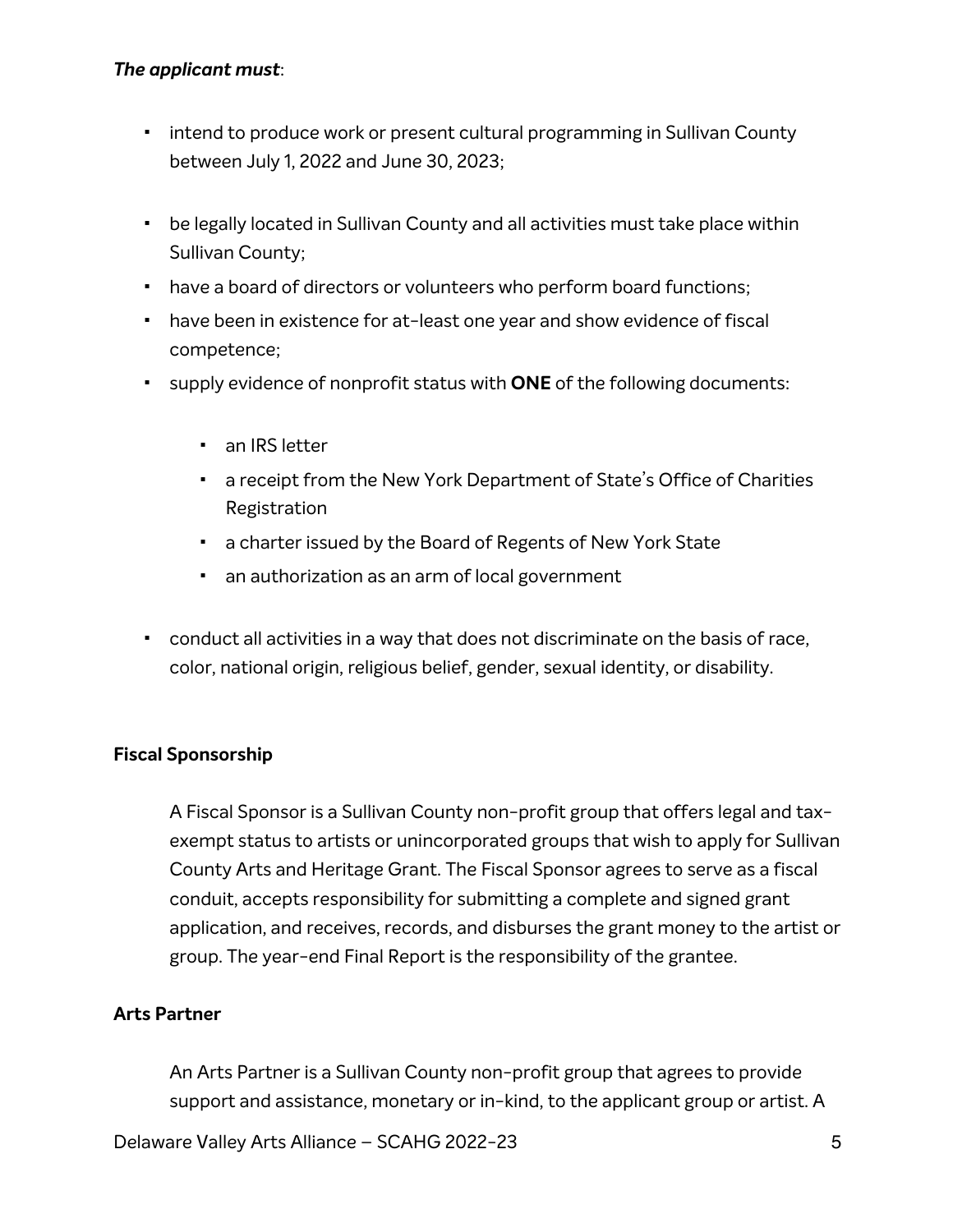letter of commitment from the partner organization must outline in detail the partner(s) support of the project (monetarily and otherwise) and anticipated roles and responsibilities for each partner involved. The partnership letter should be on the partner(s) letterhead and signed by the director of the partner organization. When working with an Arts Partner the applicant receives funding directly.

### Funding Guidelines

The minimum funding request and grant is \$300; the maximum is \$1,500. For the 2022 Grant Cycle, matching funds no less then 35 % of the overall project budget must be attained. E.g. if requesting \$1,500 in SCAHG support, the applicant must show at least \$808 in matching project revenue in a balanced budget.

There will be no extensions. Faxes and emails are not accepted.

\*\*\*Applicants who received funding in 2021-22 must have submitted a Final Report or at least an Interim Report to the Grants Manager in order be eligible for funding in 2022-23.

### **What CAN be funded?**

Quality arts programs, projects, and services that focus on visual, performing, literary, media or folk arts; local and ethnic culture; history and heritage; architecture or environmental arts; and multimedia or multi-disciplinary projects.

### **What CANNOT be funded?**

- ! Capital expenditures, permanent equipment costs, routine operating expenses, or past debts.
- ! Scholarships, fellowships, cash prizes, juried shows and other awards to students.
- ! Programs in which children are used as artists (i.e. paid a fee)

Delaware Valley Arts Alliance – SCAHG 2022-23 6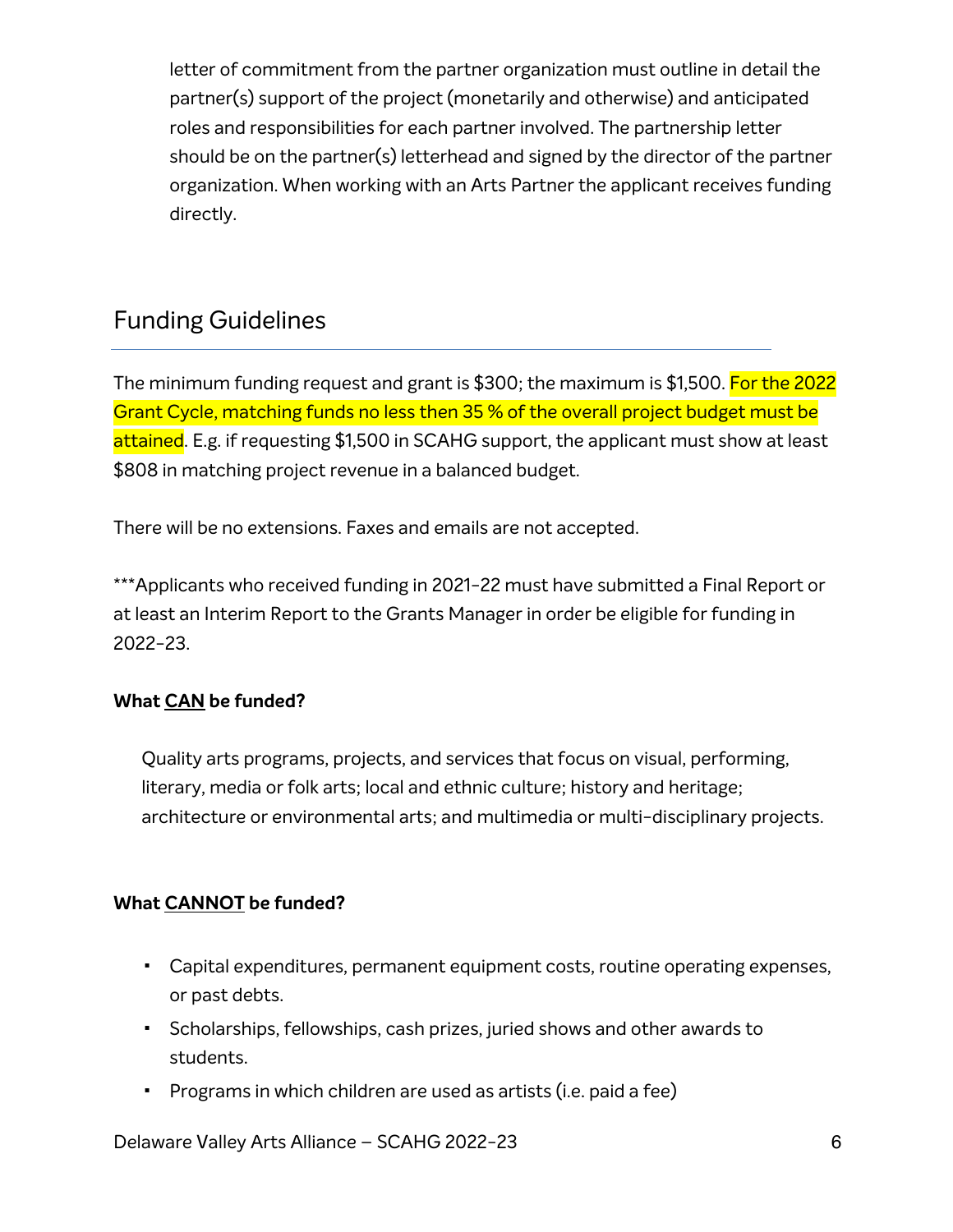- ! Lobbying expenses.
- ! Acquisition of works of art.
- ! Activities that have taken place prior to the funding cycle or activities unrelated to the project.
- ! Non-arts-related activities including galas, benefits, or fundraisers, including food costs and entertainment such as clowns, balloons, magicians, or bands hired as background music for an event.
- ! Projects for which the purpose is recreational, therapeutic, rehabilitative, or religious in nature, including at-risk and social service programs.
- ! Events taking place in private homes or projects that are not open to the general public.
- ! Start-up or seed funding for the establishment of a new organization.
- ! Requests greater than an applicant's project minus total project income.
- ! Creation of textbooks or classroom material.
- ! Activities that include a presentation of the applicant's own artistic work, even in conjunction with other artists, except where the applicant is acting as producer of the event.

### Program Priorities

Priority is given to groups that:

- ! pay a minimum guaranteed artist fee; artist fees paid solely by a share of admissions are not acceptable though a percentage of the admission revenue may supplement the guaranteed;
- ! are dedicated to the development of a wide variety of culturally diverse programming throughout the year;
- ! support new and emerging artists, cultural organizations, and fresh and original works;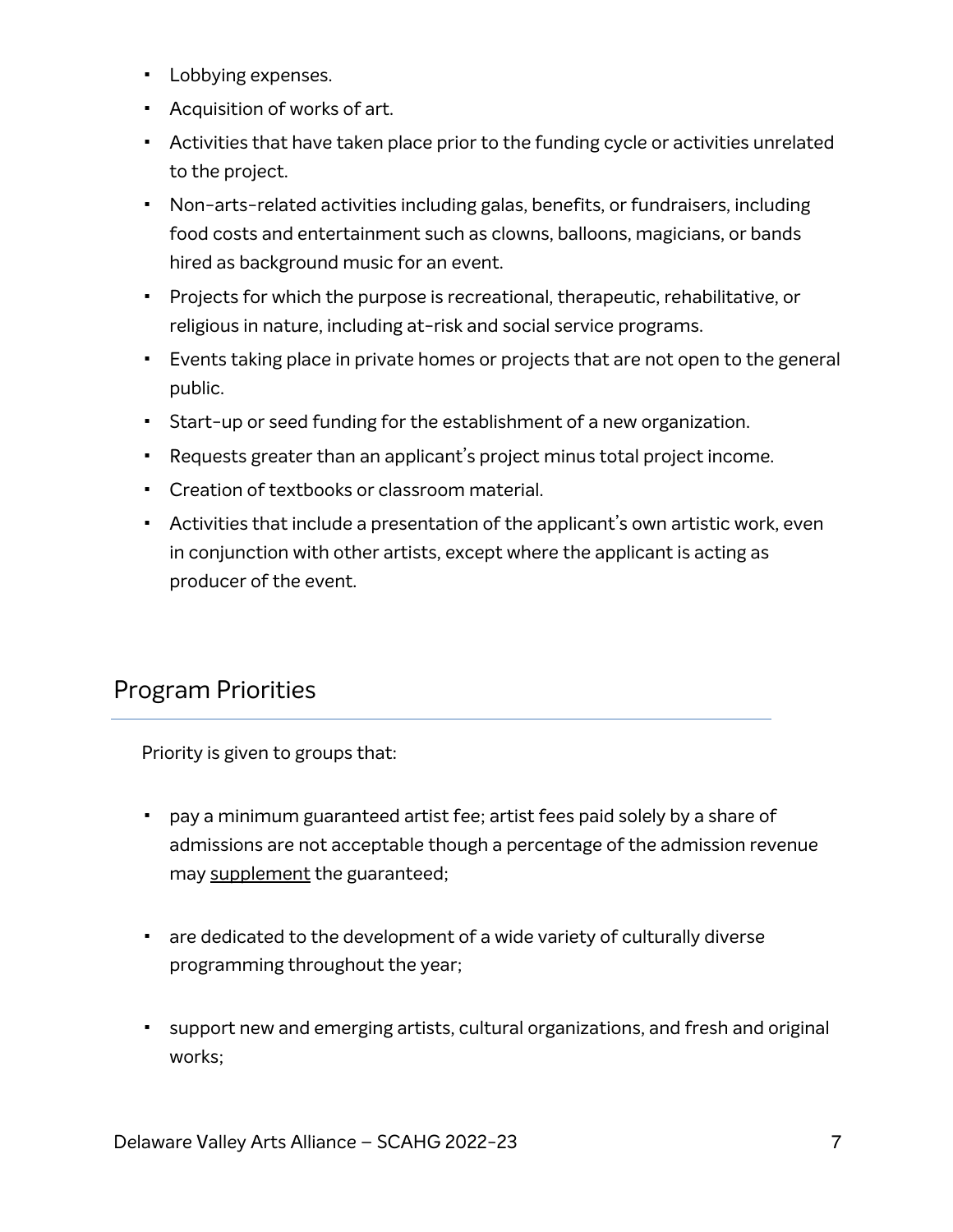- ! support quality programming that enhances underserved constituents and regions of the county, including racial, cultural, and ethnic diversity, rural areas, the poor, youth, and the elderly;
- ! support arts and heritage activities that encourage multi-disciplinary expression and collaboration with other community sectors, such as environmental and social service groups.

### Submission Policy

All applications and required documents must be submitted using Submittable.com, an online application system. Hardcopies that are received outside of this system will not be accepted and will be returned to the sender.

For technical assistance in using Submittable or uploading forms, please contact Submittable directly. For other assistance, contact our office during our normal office hours Tuesday – Saturday, 10am – 6pm.

### **Required Attachments**

This application is considered incomplete without:

- copy of verification of nonprofit status (necessary for returning applicants, as well as new);
- a financial statement for the last completed fiscal year; AND
- a list of the organization's Board of Directors or volunteers.

#### **Recommended Attachments**

Support materials reinforce the application and may include:

- résumés of key artistic and/or administrative personnel;
- press clippings or reviews (no more than three); AND/OR
- programs, handouts, or brochures (no more than two examples).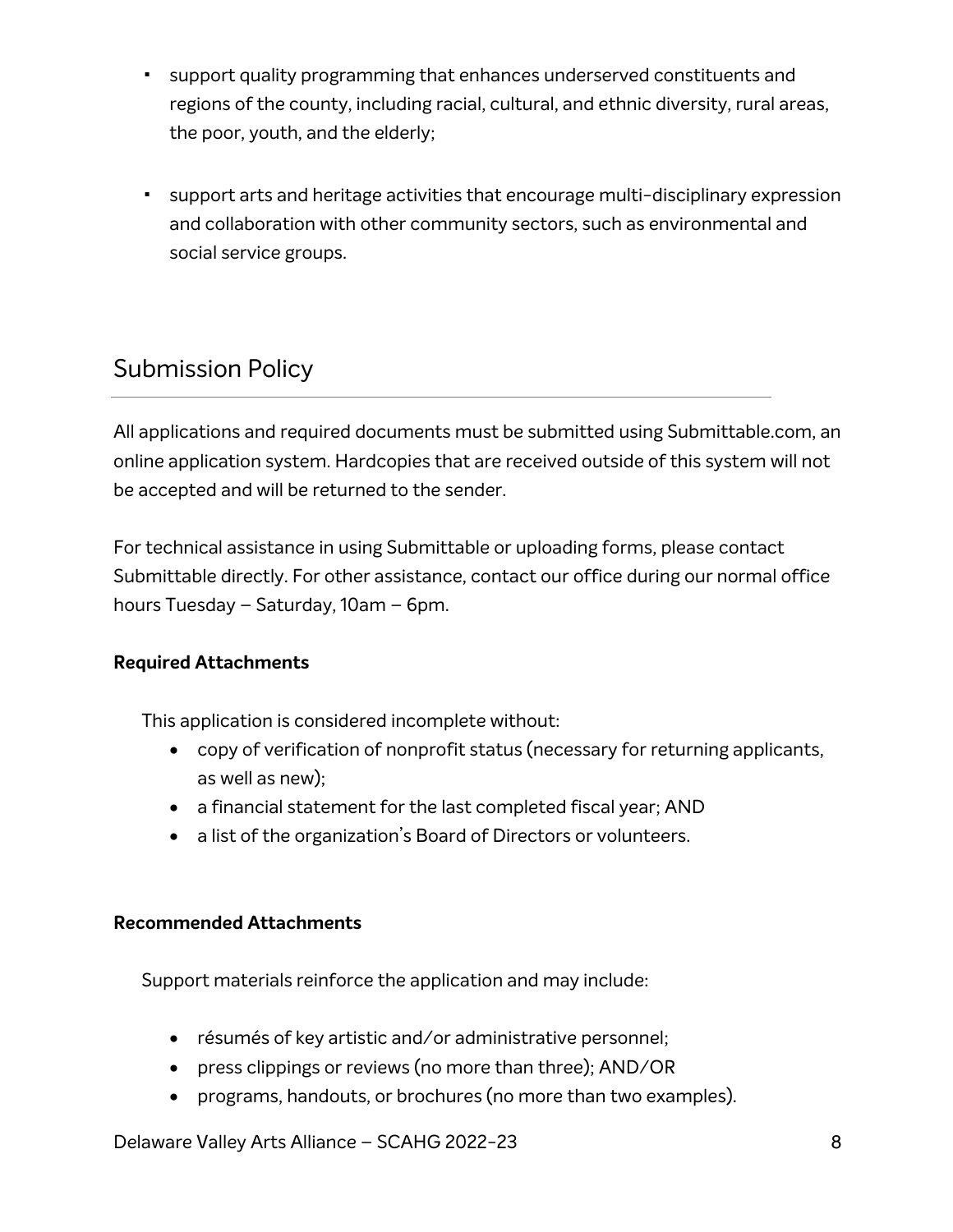### Grant Informational Workshops

All applicants, even those who have received funding in the past, are encouraged to attend grant writing workshops to stay afresh on new developments and receive assistance in honing ideas and projects. Registration is required for each workshop.

Two Informational Workshops for 2022 will be held in person and one via Zoom:

#### **Saturday April 30, 2022, 11 AM – 12 PM**

Jeffersonville Bake Shop, 4906 NY-52, Jeffersonville, NY 12748 Register to attend by clicking here.

**Sunday, May 1, 2022, 11 AM – 12 PM** Wurtsboro Art Alliance, 73 Sullivan St. Wurtsboro, NY 12790 Register to attend by clicking here.

#### **Thursday, May 5, 2022, 6 PM – 7 PM**

Webinar, register online by clicking here.

Applicants may also meet with DVAA's Grants Manager. To schedule an appointment, please email grants@delawarevalleyartsalliance.org.

### Review Schedule and Criteria

#### **2022 Application Cycle Timeline**

- o Application Opens: Tues. April 12, 2022
- o Application Deadline: Tues, May 24, 2022 (midnight)
- o Preliminary Award Notifications: Friday, June 10, 2022

Delaware Valley Arts Alliance – SCAHG 2022-23 9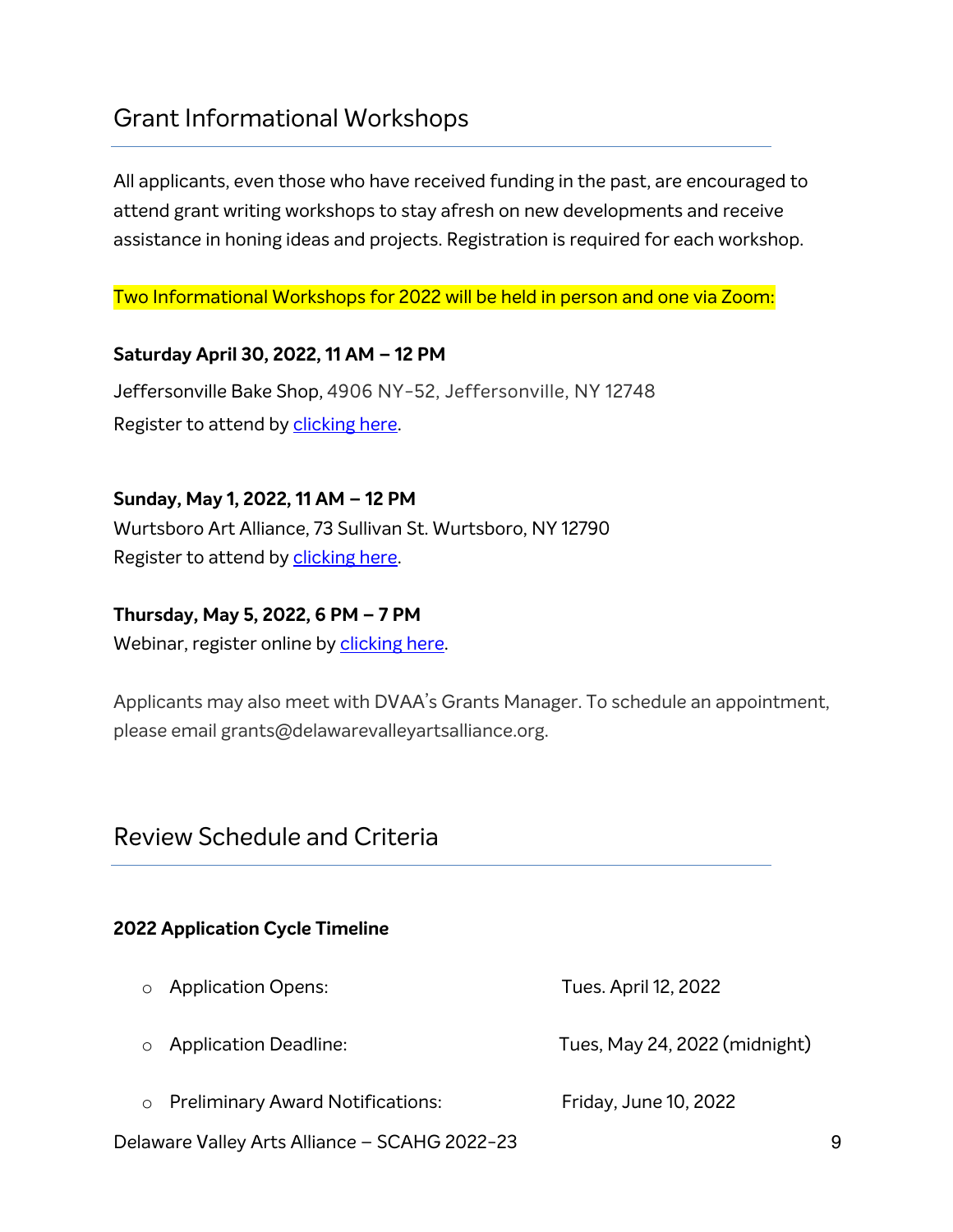- o Revised Budget Approval if required: Friday, June 24, 2022
- o Award Presentation: Saturday, July 9, 2022 (TBC)

#### **Review Criteria**

Grant applications will be evaluated based on the following criteria:

- o Commitment to pay artists' fees and salaries.
- o Quality, artistic merit, and originality of the project.
- o Demonstrated ability and interest in reaching underserved county residents and regions.
- o Feasibility of the project, and a reasonable and appropriate budget.
- $\circ$  Clearly defined objectives and the ability to reach them.
- o Relevance to the community, as well as community support and accessibility.
- o Effective outreach and marketing plan.
- o Organizational and fiscal stability.

A panel of artists, educators, business, and community members representing a range of artistic disciplines and geographic areas are chosen to review the applications.

Before the panel convening, each application is read for accuracy and completeness by DVAA staff and will notify applicant of omissions or errors as well as provide support with constructing a successful grant throughout the application process.

Delaware Valley Arts Alliance – SCAHG 2022-23 10 DVAA's staff facilitates the panel formation and discussion. Panel discussions rely on material provided in the applications, as well as knowledge of funding priorities and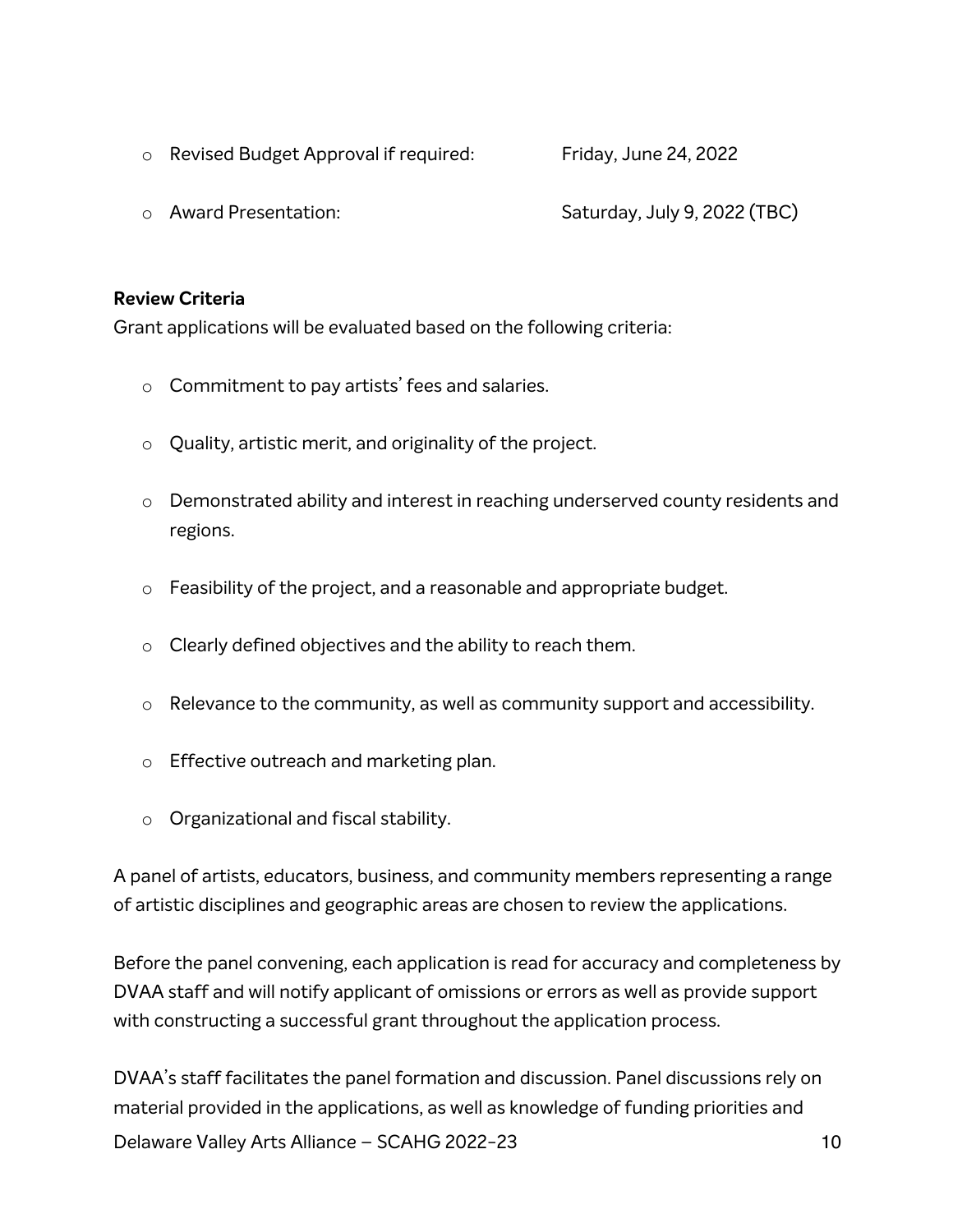criteria. Panel members are solely responsible for the funding recommendations that are made.

Funding recommendations are then presented to DVAA Board of Directors for approval.

### SCAHG Grantee Responsibilities

#### **Responsibilities of Grantees Awarded Sullivan County Arts & Heritage Funds**

All grant recipients are required to:

- sign a contract for the funded project
- send DVAA the dates, times, and locations of funded project
- provide DVAA with up to two complimentary tickets when applicable to allow DVAA representative to audit project
- acknowledge the SCAHG program publicly in remarks at events and performances relating to the funded project and by including DVAA's logo in funder/sponsor credits accompanied by the following statement in all printed and electronic formats:

### *This project is made possible in part with support from a Sullivan County Arts & Heritage Grant funded by the Sullivan County Legislature and administered by the Delaware Valley Arts Alliance.*

• file a Final Report form, including a detailed budget and copies of printed materials showing the funding credit, within 30 days of project completion, but no later than June 30, 2023.

Please note failure to complete a Final Report may render the organization ineligible for funding from any DVAA regrant programs in the future.